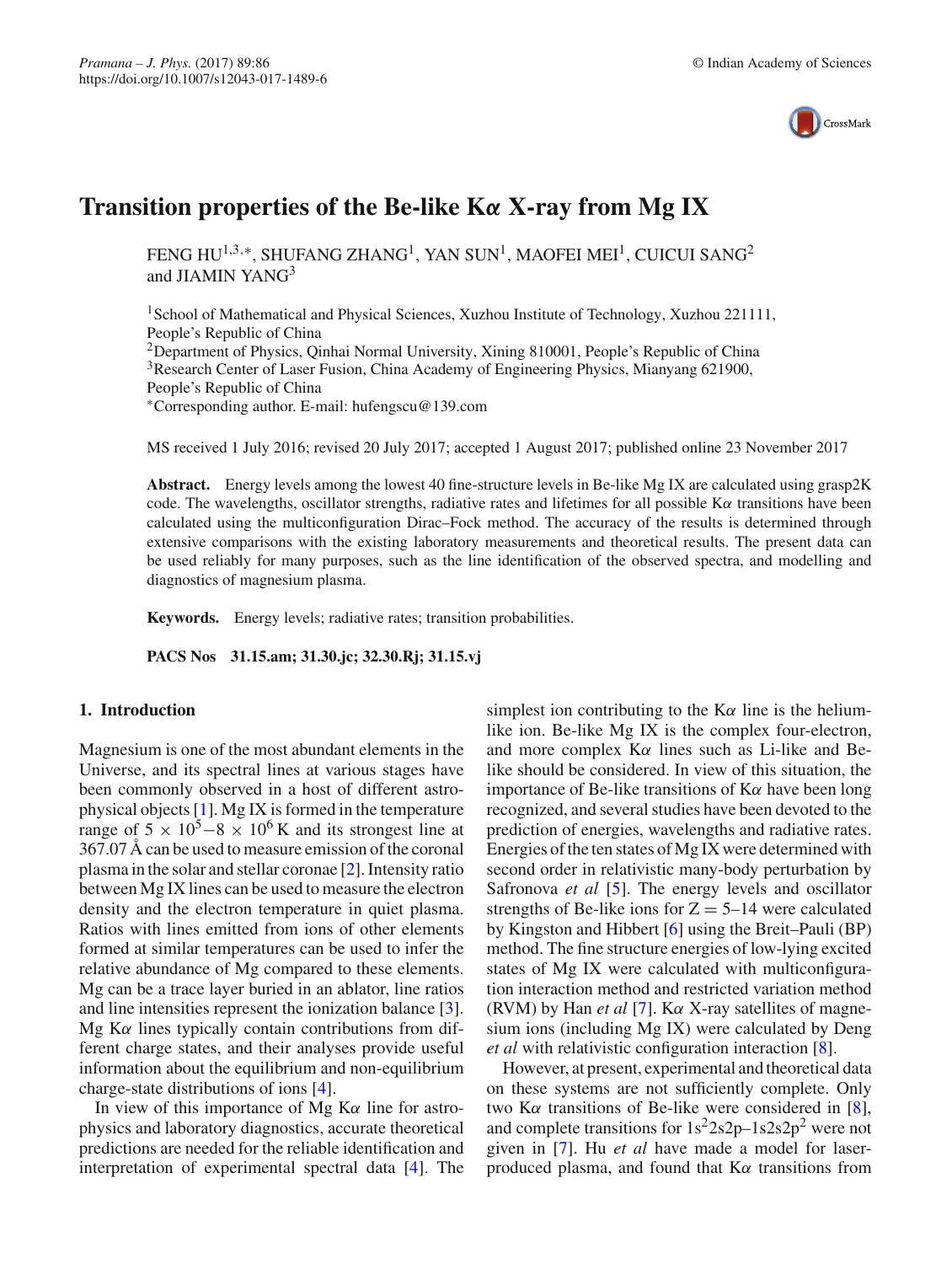Be-like ions have an important influence on the temperature and density of ions [\[9](#page-6-8)]. In the present work, energy levels and radiative data of  $K\alpha$  transition in Belike Mg IX are discussed in the framework of relativistic configuration interaction (RCI) formalism by using multiconfiguration Dirac–Fock (MCDF) wave functions. Breit interaction and quantum electrodynamics (QED) were considered in the calculations. These calculations are performed using the general purpose relativistic atomic structure package (grasp2K) [\[10](#page-6-9)[,11](#page-6-10)]. It is a modification and extension of the GRASP92 package by Parpia *et al* [\[12\]](#page-6-11).

## **2. Method**

## 2.1 *MCDF*

In the MCDF approach, the wave function for a state labelled  $\gamma J$ , where  $\gamma$  represents the configuration and any other quantum numbers required to specify the state, is approximated by an expansion over *jj*-coupled configuration state functions (CSFs)

$$
\Psi(\gamma J) = \sum_{i} C_i \Phi_i(\gamma_i J). \tag{1}
$$

The configuration state functions  $\Psi(\gamma J)$  are antisymmetrized linear combinations of products of relativistic orbitals

$$
\Phi(r) = \frac{1}{r} \begin{pmatrix} P_{n\kappa}(r) \chi_{\kappa m}(\vec{r}) \\ i Q_{n\kappa}(r) \chi_{-\kappa m}(\vec{r}) \end{pmatrix} . \tag{2}
$$

Here  $\kappa$  is the relativistic angular momentum,  $P_{n\kappa}(r)$  and  $Q_{n\kappa}(r)$  are the large and small components of radial wave functions, respectively and  $\chi_{k m}(\vec{r})$  is the spinor spherical harmonic in the *lsj* couping scheme.

$$
\chi_{\kappa m}(\vec{r}) = \sum_{m_l, m_s} \left\langle l \frac{1}{2} m_l m_s \middle| j m \right\rangle Y_{lm_l}(\theta, \varphi) \xi_{m_s}(\sigma). \tag{3}
$$

The radial functions  $P_{n\kappa}(r)$  and  $Q_{n\kappa}(r)$  are numerically represented on a logarithmic grid and are required to be orthonormal within each  $\kappa$  symmetry

$$
\int_0^{\infty} [P_{n'\kappa}(r)P_{n\kappa}(r) + Q_{n'\kappa}(r)Q_{n\kappa}(r)]\mathrm{d}r = \delta_{n'n}.
$$
 (4)

In the multiconfiguration self-consistent field (MC-SCF) procedure both the radial functions and the expansion coefficients for the configuration state functions are optimized to self-consistency [\[12](#page-6-11)].

# 2.2 *RCI*

Once a set of radial orbitals has been obtained, RCI calculations can be performed. Here only the expansion coefficients of the CSFs are determined. This is achieved by diagonalizing the Hamiltonian matrix. In this implementation of the RCI program, the iterative Davidson method is used together with a sparse matrix representation allowing for large expansions.

In the RCI calculations, the transverse photon interaction may be included in the Hamiltonian

$$
H_{\text{trans}} = -\sum_{i < j} \left[ \frac{\alpha_{\mathbf{i}} \cdot \alpha_{\mathbf{j}}}{R_{ij}} + (\alpha_{\mathbf{i}} \cdot \nabla_{\mathbf{i}}) (\alpha_{\mathbf{j}} \cdot \nabla_{\mathbf{j}}) \frac{\cos \omega_{ij} R_{ij}}{\omega_{ij}^2 R_{ij}} \right],\tag{5}
$$

where photon frequency  $\omega_{ij}$  used by the RCI program in calculating the matrix elements of the transverse photon interaction is taken to be the difference in the diagonal Lagrange multipliers and associated with the orbitals. In general, diagonal Lagrange multipliers are approximate electron removal energies only when orbitals are spectroscopic and singly occupied. Thus, it is not known how well the code can determine the full transverse photon interaction when correlation orbitals are present. What can be obtained instead is the low frequency limit  $\omega_{ij}$  $\rightarrow 0$  usually referred to as the Breit interaction.

## 2.3 *QED*

There are two major components in the QED correction [\[13](#page-6-12)]. Known simply as self-energy, the dominant correction to energy arises from the lowest-order modification to an electron's interaction with quantized ambient electromagnetic field when in the presence of the field due to the nucleus and the other atomic electrons. In terms of a function  $F_{nk}^{SE}$  that varies slowly with respect to its argument, the self-energy in hydrogen-like systems is given by

$$
F_{n\kappa}^{\text{SE}}(Z/c) = \frac{Z^4}{\pi c^3 n^3} F_{n\kappa}(Z/c). \tag{6}
$$

Tabulations of  $F_{n\kappa}(Z/c)$  for the 1s, 2s, 2p<sub>1/2</sub>, and 2p<sub>3/2</sub> states in these one-electron systems are given in refs [\[14\]](#page-6-13) and [\[15](#page-6-14)]. In grasp2K a rough estimate of the self-energy is obtained by setting

$$
E_{n_a \kappa_a}^{\text{SE}} = \frac{(Z_a^{\text{eff}})^4}{\pi c^3 n^3}
$$
  
\n
$$
\times \begin{cases} F_{n_a \kappa_a} (Z_a^{\text{eff}}/c), & \text{for } n = 1, 2 \text{ orbitals}, \\ F_{2\kappa_a} (Z_a^{\text{eff}}/c), & \text{for } n (\ge 3) \text{ orbitals}, \\ 0, & \text{otherwise.} \end{cases}
$$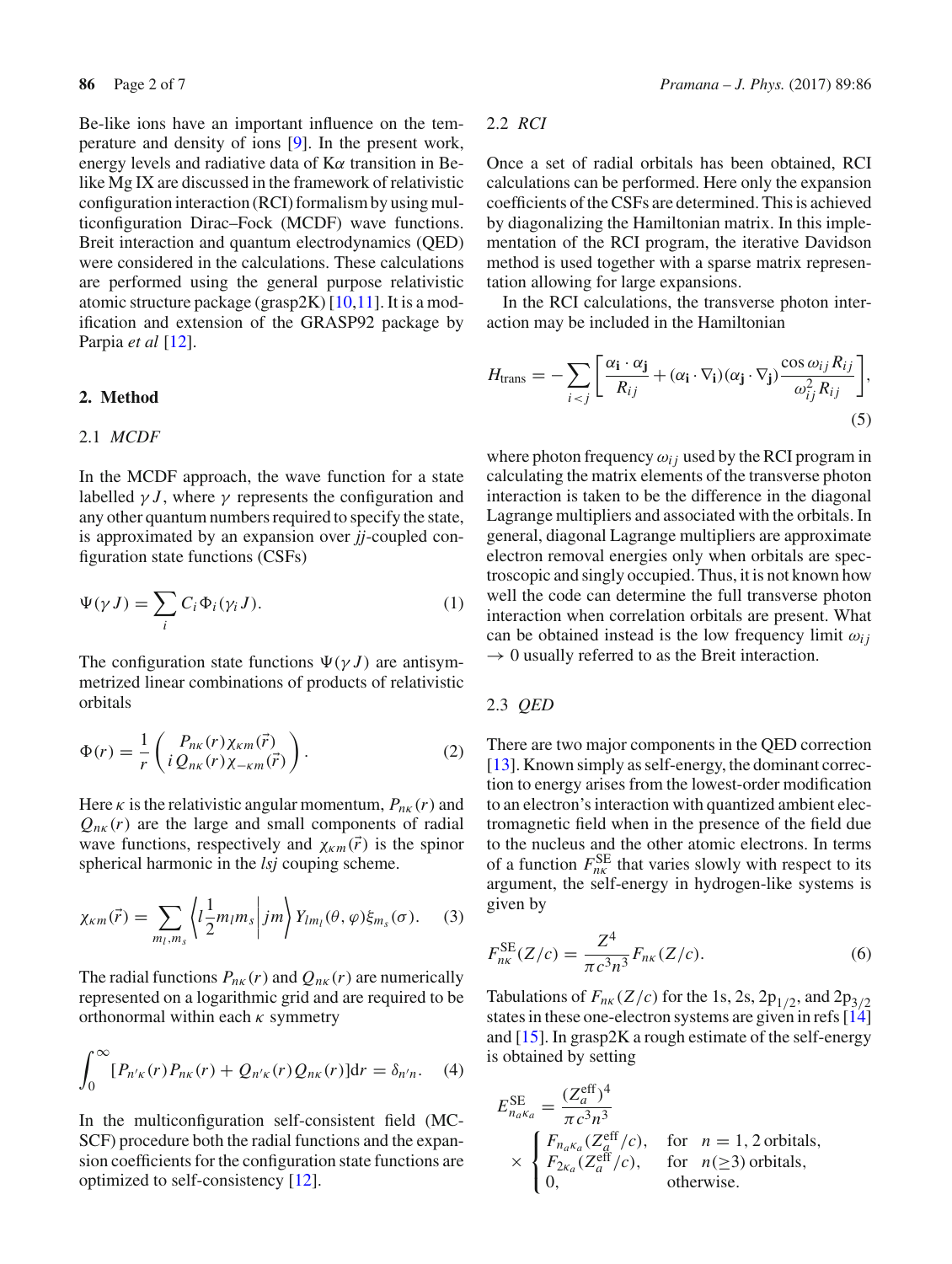The use of  $Z^{\text{eff}}$  to roughly correct for electron screening is at best an expedient intended for inner shells where the orbitals are most likely to be nearly hydrogenic. It is likely to be increasingly less realistic as *n* increases.

Next in the order of importance is, the vacuum polarization correction. To lowest order, this is the shortrange modification of the nuclear field due to screening by virtual electron–positron pairs. Expression for the second- and fourth-order perturbation potentials that take fine nuclear size into account have been given in the literature, for example in ref. [\[16\]](#page-6-15). Only diagonal contributions,

$$
H_{rr}^{\text{VP}} = \sum_{a=1}^{n_w} q_r(a) \int_0^\infty dr \, V^{\text{VP}}(r) (P_{n_a \kappa_a}^2(r) + Q_{n_a \kappa_a}^2(r)) \tag{7}
$$

from these potentials have been included in this version of grasp2K.

*Key* Configuration Term Breit VP SE Total NIST  $1 \t 1s^2 2s^2 \t 1S_0$  0.0000 0.0000 0.0000 2  $1s^2 2s 2p$   $3p_0^o$  $4.2207(-2)$   $1.4562(-3)$   $-2.1392(-2)$   $1.7434(1)$   $1.7420(1)$ <br> $1.8351(-2)$   $1.4568(-3)$   $-2.1021(-2)$   $1.7571(1)$   $1.7560(1)$ 3  $\frac{3p_1^6}{4}$  $1.8351(-2)$   $1.4568(-3)$   $-2.1021(-2)$   $1.7571(1)$   $1.7560(1)$ <br> $-1.1602(-2)$   $1.4582(-3)$   $-2.2238(-2)$   $1.7871(1)$   $1.7865(1)$ 4 <sup>3</sup>*P<sup>o</sup>*  $1.1602(-2)$   $1.4582(-3)$   $-2.2238(-2)$   $1.7871(1)$   $1.7865(1)$ <br> $4.5131(-3)$   $1.4640(-3)$   $-2.2717(-2)$   $3.3635(1)$   $3.3684(1)$ 5  $1s^22p^2$   $\frac{1p_0^5}{3p_0^5}$  $1.45131(-3)$   $1.4640(-3)$   $-2.2717(-2)$   $3.3635(1)$   $3.3684(1)$ <br> $5.1272(-2)$   $3.1076(-3)$   $-5.1338(-2)$   $4.5344(1)$   $4.5360(1)$ 6  $1s^22p^2$   $\frac{3}{2}P_0$  5.1272(−2) 3.1076(−3) −5.1338(−2) 4.5344(1) 4.5360(1) <sup>7</sup> <sup>3</sup>*P*<sup>1</sup> <sup>3</sup>.8133(<sup>−</sup> <sup>2</sup>) <sup>3</sup>.1085(<sup>−</sup> <sup>3</sup>) <sup>−</sup>5.0911(<sup>−</sup> <sup>2</sup>) 4.5501(1) 4.5522(1) 8 <sup>3</sup>P<sub>2</sub> −8.7433(−3) 3.1098(−3) −5.1186(−2) 4.5764(1) 4.5791(1) 9 <sup>1</sup>D<sub>2</sub> 5.3897(−3) 3.1052(−3) −5.1414(−2) 5.0294(1) 5.0226(1) 10 <sup>1</sup><sub>2</sub> <sup>1</sup><sub>2</sub><sup>3</sup> <sup>3</sup><sub>2</sub> <sup>3</sup> 3.9306(−2) 2.9142(−3) −4.9183(−2) 6.3093(1) 6.1947(1) 11  $1s2s^23p$   $3p_0^0$  $-4.6420(-1)$   $1.6574(-2)$   $-2.6897(-1)$   $1.3136(3)$ <br> $-5.6846(-1)$   $1.6576(-2)$   $-2.6867(-1)$   $1.3137(3)$ 12  $3\overline{P_1^o}$  $1.6576(-2)$  -2.6867(-1) 1.3137(3)<br>1.6580(-2) -2.6795(-1) 1.3141(3) 13  $3P_2^b$  $-6.0998(-1)$   $1.6580(-2)$   $-2.6795(-1)$   $1.3141(3)$ <br> $-6.3128(-1)$   $1.6577(-2)$   $-2.6824(-1)$   $1.3220(3)$ 14<br>15  $1s2s2p^2$   $(3S^3P)^5P_1$  $-6.3128(-1)$   $1.6577(-2)$   $-2.6824(-1)$   $1.3220(3)$   $1.3214(3)$ <br> $-5.3617(-1)$   $1.8040(-2)$   $-2.9361(-1)$   $1.3167(3)$ 15 1s2s2p<sup>2</sup> (<sup>3</sup> *<sup>S</sup>*3*P*)5*P*<sup>1</sup> <sup>−</sup>5.3617(<sup>−</sup> <sup>1</sup>) <sup>1</sup>.8040(<sup>−</sup> <sup>2</sup>) <sup>−</sup>2.9361(<sup>−</sup> <sup>1</sup>) 1.3167(3) 16 (<sup>3</sup> *S*<sup>3</sup>*P*)<sup>5</sup>*P*<sub>2</sub> −5.4257(−1) 1.8041(−2) −2.9321(−1) 1.3169(3)<br>
(<sup>3</sup> *S*<sup>3</sup>*P*)<sup>5</sup>*P*<sub>4</sub> −6.3780(−1) 1.8042(−2) −2.9264(−1) 1.3171(3) 17  $({}^3S^3P)^5P_4$  −6.3780(−1) 1.8042(−2) −2.9264(−1) 1.3171(3)<br>18  $({}^1S^3P)^3P_0$  −6.1308(−1) 1.8038(−2) −2.9361(−1) 1.3352(3) 18 (<sup>1</sup> *S*<sup>3</sup>*P*<sub>0</sub><sup>3</sup>*P*<sub>0</sub> −6.1308(−1) 1.8038(−2) −2.9361(−1) 1.3352(3) 1.3347(3) 19 (<sup>1</sup> *S*<sup>3</sup>*P*<sub>1</sub><sup>3</sup> −6.0860(− 1) 1.8039(− 2) −2.9338(− 1) 1.3353(3) 1.3349(3) 20  $\left(\frac{1}{2}S^3P\right)^3P_2$  −6.0128(−1) 1.8040(−2) −2.9307(−1) 1.3355(3) 1.3352(3) 21 (<sup>3</sup> S<sup>1</sup>D)<sup>3</sup>D<sub>3</sub> −6.8010(−1) 1.8041(−2) −2.9299(−1) 1.3357(3) 1.3344(3) 22 (<sup>3</sup> *S*<sup>1</sup>*D*)<sup>3</sup><sub>2</sub>*D*<sub>1</sub> −5.2492(−1) 1.8041(−2) −2.9294(−1) 1.3359(3) 1.3346(3) <sup>23</sup> (<sup>3</sup> *<sup>S</sup>*1*D*)3*D*<sup>2</sup> <sup>−</sup>5.9589(<sup>−</sup> <sup>1</sup>) <sup>1</sup>.8041(<sup>−</sup> <sup>2</sup>) <sup>−</sup>2.9264(<sup>−</sup> <sup>1</sup>) 1.3359(3) 1.3346(3) 24 (<sup>3</sup> *S*<sup>1</sup> *S*)<sup>3</sup> *S*<sub>1</sub> −5.8010(−1) 1.8041(−2) −2.9303(−1) 1.3445(3)<br>
25 (<sup>1</sup> *S*<sup>1</sup> *D*)<sup>1</sup> *D*<sub>2</sub> −5.3416(−1) 1.8040(−2) −2.9305(−1) 1.3477(3) 25 (<sup>1</sup><sub>2</sub><sup>1</sup>D<sub>2</sub> −5.3416(−1) 1.8040(−2) −2.9305(−1) 1.3477(3) 1.3460(3) 26 (<sup>3</sup> <sup>3</sup> *P*)<sup>3</sup>*P*<sub>0</sub> −4.8983(−1) 1.8040(−2) −2.9364(−1) 1.3489(3) 27  $({}^3S^3P)^3P_1$  -4.8922(-1) 1.8041(-2) -2.9325(-1) 1.3492(3)<br>  $({}^3S^3P)^3P_2$  -5.7884(-1) 1.8042(-2) -2.9263(-1) 1.3494(3) <sup>28</sup> (<sup>3</sup> *<sup>S</sup>*3*P*)3*P*<sup>2</sup> <sup>−</sup>5.7884(<sup>−</sup> <sup>1</sup>) <sup>1</sup>.8042(<sup>−</sup> <sup>2</sup>) <sup>−</sup>2.9263(<sup>−</sup> <sup>1</sup>) 1.3494(3) 1.3472(3) 29 (<sup>3</sup> <sup>3</sup> *P*<sup>1</sup> *P*<sub>1</sub> −6.6167(−1) 1.8041(−2) −2.9296(−1) 1.3558(3) 1.3537(3) 30 (<sup>1</sup> *S*<sup>1</sup> *S*<sup>1</sup> *S*<sub>0</sub> −4.8426(−1) 1.8039(−2) −2.9287(−1) 1.3566(3) 31  $1s2p^3$   $5s_2$   $-5.3416(-1)$   $1.9692(-2)$   $-3.2093(-1)$   $1.3464(3)$ <br>32  $3D_1$   $-6.5176(-1)$   $1.9693(-2)$   $-3.2091(-1)$   $1.3591(3)$ <sup>32</sup> <sup>3</sup>*D*<sup>1</sup> <sup>−</sup>6.5176(<sup>−</sup> <sup>1</sup>) <sup>1</sup>.9693(<sup>−</sup> <sup>2</sup>) <sup>−</sup>3.2091(<sup>−</sup> <sup>1</sup>) 1.3591(3) 1.3576(3) <sup>33</sup> <sup>3</sup>*D*<sup>2</sup> <sup>−</sup>5.0358(<sup>−</sup> <sup>1</sup>) <sup>1</sup>.9692(<sup>−</sup> <sup>2</sup>) <sup>−</sup>3.2095(<sup>−</sup> <sup>1</sup>) 1.3592(3) 1.3577(3) 33  ${}^{3}D_{2}$  −5.0358(-1) 1.9692(-2) −3.2095(-1) 1.3592(3) 1.3577(3)<br>
34  ${}^{3}D_{3}$  -4.9321(-1) 1.9692(-2) −3.2096(-1) 1.3592(3) 1.3577(3)<br>
35  ${}^{3}S_{1}$  -6.4686(-1) 1.9692(-2) −3.2096(-1) 1.3624(3) 35  ${}^{3}S_{1}$  -6.4686(-1) 1.9692(-2) -3.2096(-1) 1.3624(3)<br>36  ${}^{1}D_{2}$  -6.1881(-1) 1.9680(-2) -3.2095(-1) 1.3671(3) <sup>36</sup> <sup>1</sup>*D*<sup>2</sup> <sup>−</sup>6.1881(<sup>−</sup> <sup>1</sup>) <sup>1</sup>.9680(<sup>−</sup> <sup>2</sup>) <sup>−</sup>3.2095(<sup>−</sup> <sup>1</sup>) 1.3671(3) 1.3650(3) 37 <sup>3</sup> *P*<sub>0</sub> −6.4499(−1) 1.9506(−2) −3.1771(−1) 1.3682(3) <sup>38</sup> <sup>3</sup>*P*<sup>1</sup> <sup>−</sup>4.3977(<sup>−</sup> <sup>1</sup>) <sup>1</sup>.9515(<sup>−</sup> <sup>2</sup>) <sup>−</sup>3.1757(<sup>−</sup> <sup>1</sup>) 1.3682(3) <sup>39</sup> <sup>3</sup>*P*<sup>2</sup> <sup>−</sup>4.6580(<sup>−</sup> <sup>1</sup>) <sup>1</sup>.9506(<sup>−</sup> <sup>2</sup>) <sup>−</sup>3.1781(<sup>−</sup> <sup>1</sup>) 1.3682(3) 1.3664(3) <sup>40</sup> <sup>1</sup>*P*<sup>1</sup> <sup>−</sup>6.0062(<sup>−</sup> <sup>1</sup>) <sup>1</sup>.9504(<sup>−</sup> <sup>2</sup>) <sup>−</sup>3.1767(<sup>−</sup> <sup>1</sup>) 1.3762(3) 1.3739(3)

<span id="page-2-0"></span>**Table 1.** Energy levels (in eV) of Be-like Mg IX.  $a(b) \equiv a \times 10^b$ .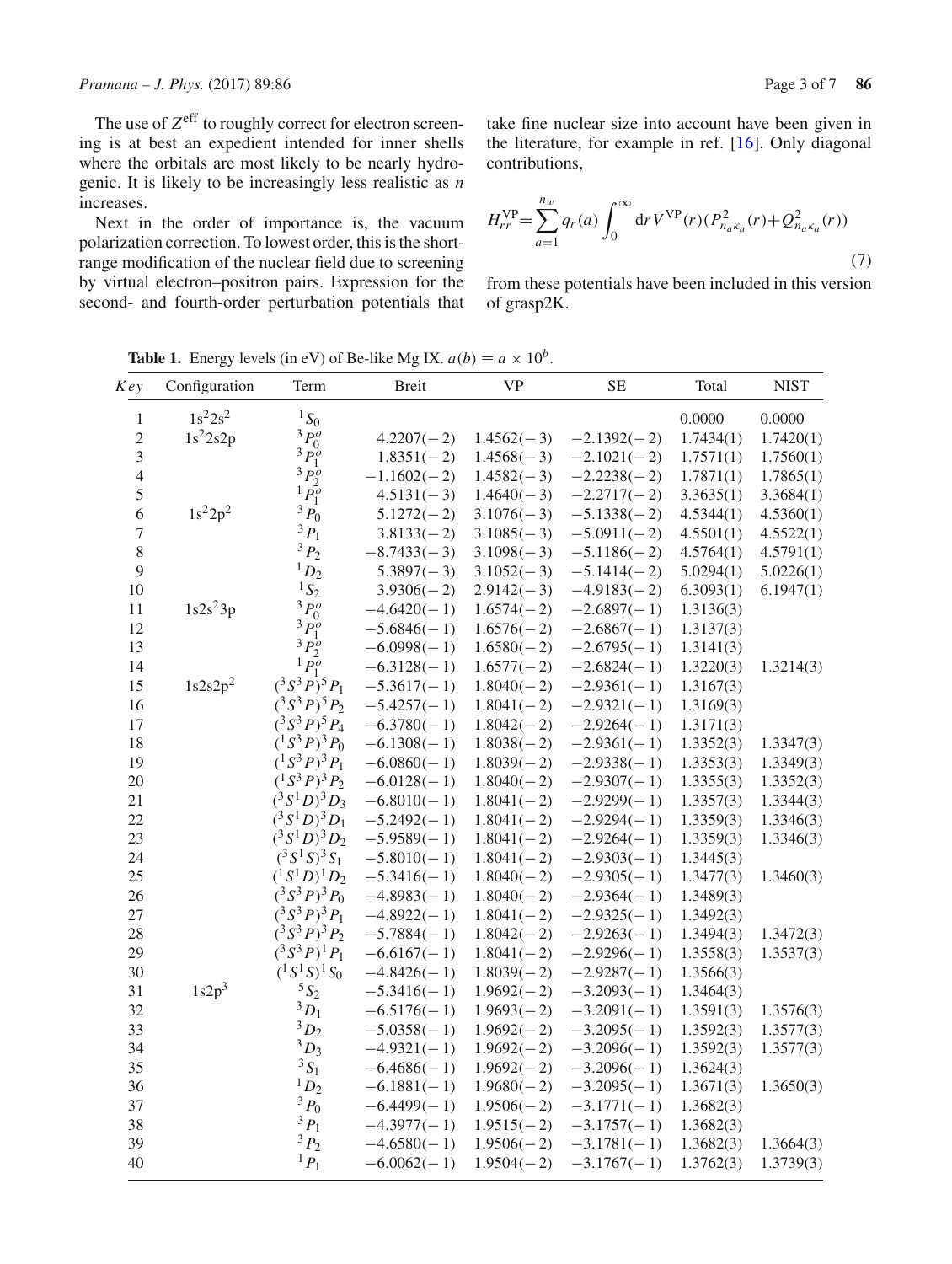<span id="page-3-0"></span>

| Method                |           | $2s2p3P_0$ $2s2p3P_1$ $2s2p3P_2$ $2p2$ <sup>3</sup> $P_0$               |           |           | $2p^2$ $^3P_1$ $2p^2$ $^3P_2$       |           |
|-----------------------|-----------|-------------------------------------------------------------------------|-----------|-----------|-------------------------------------|-----------|
| MCDF <sup>a</sup>     |           | $1.7434(1)$ $1.7571(1)$ $1.7871(1)$                                     |           |           | $4.5344(1)$ $4.5501(1)$ $4.5764(1)$ |           |
| $RVM^b$               |           | $1.7470(1)$ $1.7613(1)$ $1.7913(1)$                                     |           |           | $4.5473(1)$ $4.5623(1)$ $4.5901(1)$ |           |
| $BP^c$                |           | $1.7498(1)$ $1.7635(1)$                                                 | 1.7937(1) | 4.5602(1) | 4.5760(1)                           | 4.6025(1) |
| MBPT <sup>d</sup>     | 1.7412(1) | 1.7552(1)                                                               | 1.7857(1) | 4.5347(1) | $4.5509(1)$ $4.5779(1)$             |           |
| Exp <sup>e</sup>      |           | $1.7420(1)$ $1.7560(1)$ $1.7865(1)$ $4.5360(1)$ $4.5526(1)$ $4.5791(1)$ |           |           |                                     |           |
| $\sim$ $ \sim$ $\sim$ |           |                                                                         |           |           |                                     |           |

**Table 2.** Energy level (in eV) of  $1s^2 2s2p$  and  $1s^2 2p^2$  obtained by different methods.

<sup>a</sup>This work.<br><sup>b</sup>Han *et al* [7].

<sup>c</sup>Kingston and Hibbert [\[6](#page-6-5)].

dSafronova *et al* [\[5](#page-6-4)]. eKramida *et al* [\[18\]](#page-6-16).

<span id="page-3-1"></span>**Table 3.** Comparison of the calculated term energies (in eV) of  $1s2s2p^2$ .

| Term                      | <b>NIST</b> | <b>MCDF</b> <sup>a</sup> | $MCDF^b$  | RMBPT <sup>c</sup> |
|---------------------------|-------------|--------------------------|-----------|--------------------|
| $({}^3S^3P)^5P_1$         |             | 1.3167(3)                | 1.3148(3) | 1.3173(3)          |
| $(^3S^3P)^5P_2$           |             | 1.3169(3)                | 1.3151(3) | 1.3176(3)          |
| $(^3S^3P)^5P_3$           |             | 1.3171(3)                | 1.3154(3) | 1.3176(3)          |
| $(^3S^3P)^3P_0$           | 1.3347(3)   | 1.3352(3)                | 1.3334(3) | 1.3352(3)          |
| $(^3S^3P)^3P_1$           | 1.3349(3)   | 1.3353(3)                | 1.3336(3) | 1.3352(3)          |
| $(^3S^3P)^3P_2$           | 1.3352(3)   | 1.3355(3)                | 1.3341(3) | 1.3355(3)          |
| $({}^3S^1D)^3D_3$         | 1.3344(3)   | 1.3357(3)                | 1.3336(3) | 1.3350(3)          |
| $({}^3S^1D)^3D_1$         | 1.3346(3)   | 1.3359(3)                | 1.3339(3) | 1.3350(3)          |
| $({}^3S^1D)^3D_2$         | 1.3346(3)   | 1.3359(3)                | 1.3339(3) | 1.3350(3)          |
| $({}^3S^1S)^3S_1$         |             | 1.3445(3)                | 1.3429(3) | 1.3440(3)          |
| $({}^{1}S^{1}D)^{1}D_{2}$ | 1.3460(3)   | 1.3477(3)                | 1.3459(3) | 1.3464(3)          |
| $(^1S^3P)^3P_0$           |             | 1.3489(3)                | 1.3450(3) | 1.3472(3)          |
| $(^1S^3P)^3P_1$           |             | 1.3492(3)                | 1.3469(3) | 1.3472(3)          |
| $(^1S^3P)^3P_2$           | 1.3472(3)   | 1.3494(3)                | 1.3472(3) | 1.3475(3)          |
| $(^1S^3P)^1P_1$           | 1.3537(3)   | 1.3558(3)                | 1.3540(3) | 1.3537(3)          |
| $({}^{1}S^{1}S)^{1}S_{0}$ |             | 1.3566(3)                | 1.3540(3) | 1.3554(3)          |

aThis work.

<sup>b</sup>Sang *et al* [\[19\]](#page-6-17).<br><sup>c</sup>Safronova *et al* [\[5\]](#page-6-4).

#### 2.4 *Calculation procedure*

First, MCDF calculations in the extended optimal level (EOL) scheme were performed for each group of atomic states. Configuration expansions including all lower states of the same *J* symmetry and parity, and a Dirac–Coulomb version were used. Secondly, orbitals including Breit corrections were optimized in a final configuration interaction calculation.

To build a CSF expansion, the restrictive active space method was also used. That is, consider only electrons from the active space and excite them from the occupied orbitals to the unoccupied ones. In order to monitor the convergence of the calculation, the orbital should be increased systematically. With the same principal quantum number *n*, the orbitals often have similar energies.

<span id="page-3-2"></span>**Table 4.** Wavelength (in nm) of  $K\alpha$  transitions of Belike Mg.

| I  | J  | Exp <sup>a</sup> | Fit <sup>a</sup> | Int <sup>a</sup> | Present | Diff <sup>b</sup> |
|----|----|------------------|------------------|------------------|---------|-------------------|
| 9  | 40 |                  | 9.3670           | 14               | 9.3609  | 0.0061            |
| 1  | 14 | 9.3840           | 9.3830           | $43bl*$          | 9.3782  | 0.0048            |
| 8  | 39 | 9.3840           | 9.3885           | $43bl^*$         | 9.3745  | 0.0014            |
| 5  | 29 | 9.3930           | 9.3930           | 49               | 9.3864  | 0.0066            |
| 4  | 28 | 9.4410           | 9.4112           | $86bl*$          | 9.4064  | 0.0048            |
| 2  | 22 | 9.4410           | 9.4126           | $\ast$           | 9.4051  | 0.0075            |
| 3  | 18 | 9.4410           | 9.4127           | $\ast$           | 9.4114  | 0.0013            |
| 3  | 23 | 9.4410           | 9.4141           | $\ast$           | 9.4060  | 0.0081            |
| 4  | 21 | 9.4300           | 9.4168           | $32bl^*$         | 9.4094  | 0.0074            |
| 9  | 36 | 9.4300           | 9.4303           | $32bl^*$         | 9.4255  | 0.0048            |
| 6  | 32 | 9.4300           | 9.4475           | $32bl*$          | 9.4360  | 0.0115            |
| 5  | 25 | 9.4300           | 9.4477           | $32bl^*$         | 9.44485 | 0.0029            |
| 7  | 33 | 9.4300           | 9.4487           | $32bl^*$         | 9.4428  | 0.0059            |
| 10 | 40 | 9.4540           | 9.4510           | $25bl*$          | 9.4494  | 0.0016            |
| 8  | 34 | 9.4540           | 9.4516           | $25bl*$          | 9.4392  | 0.0124            |
|    |    |                  |                  |                  |         |                   |

aBoiko *et al* [\[20\]](#page-6-18).

bFit-present.

*bl* – Blended with another line.

∗Intensity is shared by several lines.

The active set is usually enlarged in steps of orbital layers. It is convenient to refer to the {1s, 2s, 2p} set of orbitals as the  $n = 2$  orbital layer,  $\{1s, 2s, 2p, 3s, 3p, 3d\}$ as the  $n = 3$  layer, etc. Larger orbital sets can result in a considerable increase of computational time required for the problem, and appropriate restrictions may be necessary. We divided up the calculations into two parts, one where we optimized a set of orbitals for the even states and one for the odd states, i.e. the upper and lower states were described by two independently optimized sets of orbitals. Because of this, we had to use biorthogonal transformation [\[17](#page-6-19)] of the atomic state functions to calculate the transition parameters. Only the newly added orbitals were optimized to reduce the processing time. So for Be-like Mg IX, the active set (AS)

 $AS1 = \{3s, 3p, 3d\}.$  (8)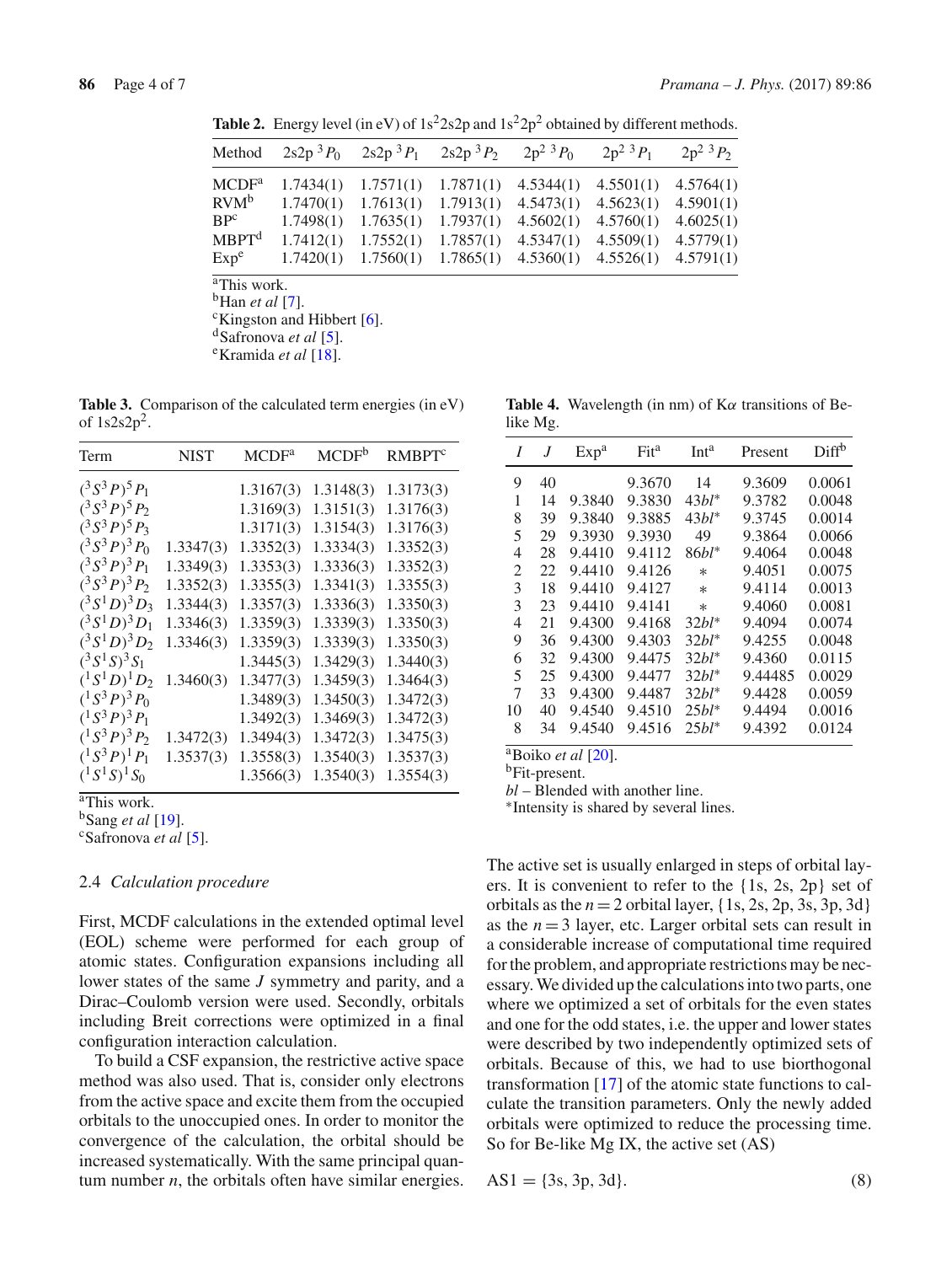<span id="page-4-0"></span>**Table 5.** Wavelengths (in nm), transition probabilities (in s−1) and oscillator strengths of Be-like Mg.

| $\boldsymbol{I}$                     | J        | λ                | $A_v$                    | $A_l$                    | f <sub>v</sub>               | $f_l$                        | $dT^a$           |
|--------------------------------------|----------|------------------|--------------------------|--------------------------|------------------------------|------------------------------|------------------|
| 1                                    | 12       | 9.4378           | 2.4384(10)               | 2.5488(10)               | $9.7680(-4)$                 | $1.0210(-3)$                 | 0.0433           |
| $\mathbf{1}$                         | 14       | 9.3782           | 1.6524(13)               | 1.7240(13)               | $6.5361(-1)$                 | $6.8192(-1)$                 | 0.0415           |
| $\overline{c}$                       | 19       | 9.4094           | 1.0584(13)               | 1.1170(13)               | $4.2142(-1)$                 | $4.4476(-1)$                 | 0.0525           |
| $\overline{c}$                       | 22       | 9.4051           | 2.2788(12)               | 2.2440(12)               | $9.0654(-2)$                 | $8.9272(-2)$                 | 0.0153           |
| $\overline{c}$                       | 24       | 9.3435           | 8.7313(11)               | 9.3933(11)               | $3.4281(-2)$                 | $3.6880(-2)$                 | 0.0705           |
| $\overline{2}$                       | 27       | 9.3113           | 3.0441(11)               | 2.9872(11)               | $1.1870(-2)$                 | $1.1648(-2)$                 | 0.0187           |
| 3                                    | 18       | 9.4114           | 2.4095(13)               | 2.5623(13)               | $3.1994(-1)$                 | $3.4023(-1)$                 | 0.0596           |
| 3                                    | 19       | 9.4104           | 4.1606(12)               | 4.4724(12)               | $1.6570(-1)$                 | $1.7812(-1)$                 | 0.0697           |
| 3                                    | 20       | 9.4087           | 1.1622(13)               | 1.2104(13)               | $7.7116(-1)$                 | $8.0314(-1)$                 | 0.0398           |
| 3                                    | 22       | 9.4061           | 5.5569(12)               | 5.6670(12)               | $2.2111(-1)$                 | $2.2549(-1)$                 | 0.0194           |
| 3                                    | 23       | 9.4060           | 7.8440(11)               | 7.2856(11)               | $5.2018(-2)$                 | $4.8315(-2)$                 | 0.0712           |
| 3                                    | 24       | 9.3445           | 2.7155(12)               | 2.9249(12)               | $1.0664(-1)$                 | $1.1486(-1)$                 | 0.0716           |
| 3                                    | 26       | 9.3135           | 1.1866(12)               | 1.1757(12)               | $1.5430(-2)$                 | $1.5289(-2)$                 | 0.0092           |
| 3                                    | 27       | 9.3123           | 2.1373(11)               | 2.0821(11)               | $8.3359(-3)$                 | $8.1202(-3)$                 | 0.0258           |
| 3                                    | 28       | 9.3107           | 2.2964(11)               | 2.2633(11)               | $1.4921(-2)$                 | $1.4707(-2)$                 | 0.0144           |
| $\overline{4}$                       | 19       | 9.4126           | 8.6896(12)               | 9.2543(12)               | $3.4623(-1)$                 | $3.6874(-1)$                 | 0.0610           |
| $\overline{4}$                       | 20       | 9.4108           | 8.4160(12)               | 9.0712(12)               | $5.5868(-1)$                 | $6.0218(-1)$                 | 0.0722           |
| $\overline{4}$                       | 21       | 9.4094           | 8.4484(12)               | 8.5062(12)               | $7.8494(-1)$                 | $7.9031(-1)$                 | 0.0068           |
| $\overline{4}$                       | 22       | 9.4082           | 1.2778(12)               | 1.3286(12)               | $5.0865(-2)$                 | $5.2890(-2)$                 | 0.0382           |
| 4                                    | 23       | 9.4081           | 1.1795(13)               | 1.2303(13)               | $7.8258(-1)$                 | $8.1627(-1)$                 | 0.0413           |
| 4                                    | 24       | 9.3466           | 4.8466(12)               | 5.2311(12)               | $1.9041(-1)$                 | $2.0552(-1)$                 | 0.0735           |
| 4                                    | 25       | 9.3250           | 3.3381(10)               | 3.3966(10)               | $2.1757(-3)$                 | $2.2139(-3)$                 | 0.0172           |
| 4                                    | 27       | 9.3144           | 6.5494(11)               | 6.5642(11)               | $2.5555(-2)$                 | $2.5612(-2)$                 | 0.0023           |
| $\overline{4}$                       | 28       | 9.3128           | 8.1283(11)               | 8.0226(11)               | $5.2840(-2)$                 | $5.2153(-2)$                 | 0.0130           |
| 5                                    | 25       | 9.4448           | 8.2517(12)               | 8.5581(12)               | $5.5174(-1)$                 | $5.7423(-1)$                 | 0.0358           |
| 5                                    | 26       | 9.4352           | 2.6923(10)               | 2.9411(10)               | $3.5930(-4)$                 | $3.9251(-4)$                 | 0.0846           |
| 5                                    | 27       | 9.4339           | 2.6923(10)               | 2.9411(10)               | $3.5930(-4)$                 | $3.9251(-4)$                 | 0.0492           |
| 5                                    | 28       | 9.4322           | 1.0043(11)               | 1.0469(11)               | $6.6973(-3)$                 | $6.9812(-3)$                 | 0.0407           |
| 5                                    | 29       | 9.3864           | 2.5209(13)               | 2.6445(13)               | $9.9888(-1)$                 | $1.0479(-0)$                 | 0.0467           |
| 5                                    | 30       | 9.3811           | 8.3580(12)               | 9.2680(12)               | $1.1027(-1)$                 | $1.2227(-1)$                 | 0.0982           |
| 6                                    | 34       | 9.4417           | 4.8654(12)               | 4.9021(12)               | $1.9506(-1)$                 | $1.9653(-1)$                 | 0.0075           |
| 6                                    | 35       | 9.4187           | 3.9344(12)               | 4.2075(12)               | $1.5697(-1)$                 | $1.6787(-1)$                 | 0.0649           |
| 6                                    | 37       | 9.3777           | 2.2418(12)               | 2.3543(12)               | $8.8664(-2)$                 | $9.3114(-2)$                 | 0.0478           |
| 7                                    | 33       | 9.4428           | 6.5490(12)               | 6.5964(12)               | $4.3771(-1)$                 | $4.7088(-1)$                 | 0.0072           |
| $\overline{7}$                       | 34       | 9.4428           | 3.3212(12)               | 3.3398(12)               | $1.3318(-1)$                 | $1.3393(-1)$                 | 0.0056           |
| $\boldsymbol{7}$<br>$\boldsymbol{7}$ | 35       | 9.4198           | 1.1576(13)               | 1.2377(13)               | $4.6197(-1)$                 | $4.9395(-1)$                 | 0.0647           |
| 7                                    | 36       | 9.3862           | 9.4433(10)               | 9.9515(10)               | $6.2361(-3)$                 | $6.5718(-3)$<br>$7.3667(-2)$ | 0.0511           |
| 7                                    | 37<br>38 | 9.3789<br>9.3784 | 1.7798(12)<br>1.6464(12) | 1.8621(12)               | $7.0409(-2)$<br>$1.0854(-1)$ |                              | 0.0442<br>0.0496 |
|                                      |          |                  |                          | 1.7323(13)               | $1.0482(-1)$                 | $1.1421(-1)$                 |                  |
| 7<br>8                               | 39<br>32 | 9.3784<br>9.4457 | 7.9498(12)<br>8.3990(12) | 8.3451(12)<br>8.4515(12) | $7.8637(-1)$                 | $1.1003(-1)$<br>$7.9129(-1)$ | 0.0474<br>0.0062 |
| 8                                    | 33       | 9.4447           | 1.8373(12)               | 1.8446(12)               | $1.2285(-1)$                 | $1.2332(-1)$                 | 0.0040           |
| 8                                    | 34       | 9.4447           | 1.9762(11)               | 1.9842(11)               | $7.9283(-3)$                 | $7.9603(-3)$                 |                  |
| 8                                    | 35       | 9.4217           | 1.8067(13)               |                          | $7.2129(-1)$                 | $7.7156(-1)$                 | 0.0040           |
| 8                                    | 36       | 9.3881           | 6.6730(11)               | 1.9327(13)<br>7.0019(11) | $4.4085(-2)$                 | $4.6258(-2)$                 | 0.0652<br>0.0470 |
| 8                                    | 37       | 9.3807           | 3.9611(12)               | 4.1635(12)               | $1.5676(-1)$                 | $1.6478(-1)$                 | 0.0486           |
| 8                                    | 38       | 9.3802           | 5.5820(12)               | 5.8535(12)               | $3.6816(-1)$                 | $3.8606(-1)$                 | 0.0464           |
| 9                                    | 32       | 9.4834           | 1.4520(10)               | 1.4535(10)               | $1.3704(-3)$                 | $1.3718(-3)$                 | 0.0010           |
| 9                                    | 38       | 9.4176           | 1.7689(12)               | 1.8555(12)               | $1.1759(-1)$                 | $1.2335(-1)$                 | 0.0467           |
| 9                                    | 40       | 9.3609           | 1.3226(13)               | 1.4446(13)               | $5.2123(-1)$                 | $5.6930(-1)$                 | 0.0844           |
| 10                                   | 40       | 9.4494           | 1.1420(13)               | 1.1749(13)               | $4.5860(-1)$                 | $4.7182(-1)$                 | 0.0280           |
|                                      |          |                  |                          |                          |                              |                              |                  |

 $\overline{a}dT = \frac{abs(A_l - A_v)}{max(A_l, A_v)}$ .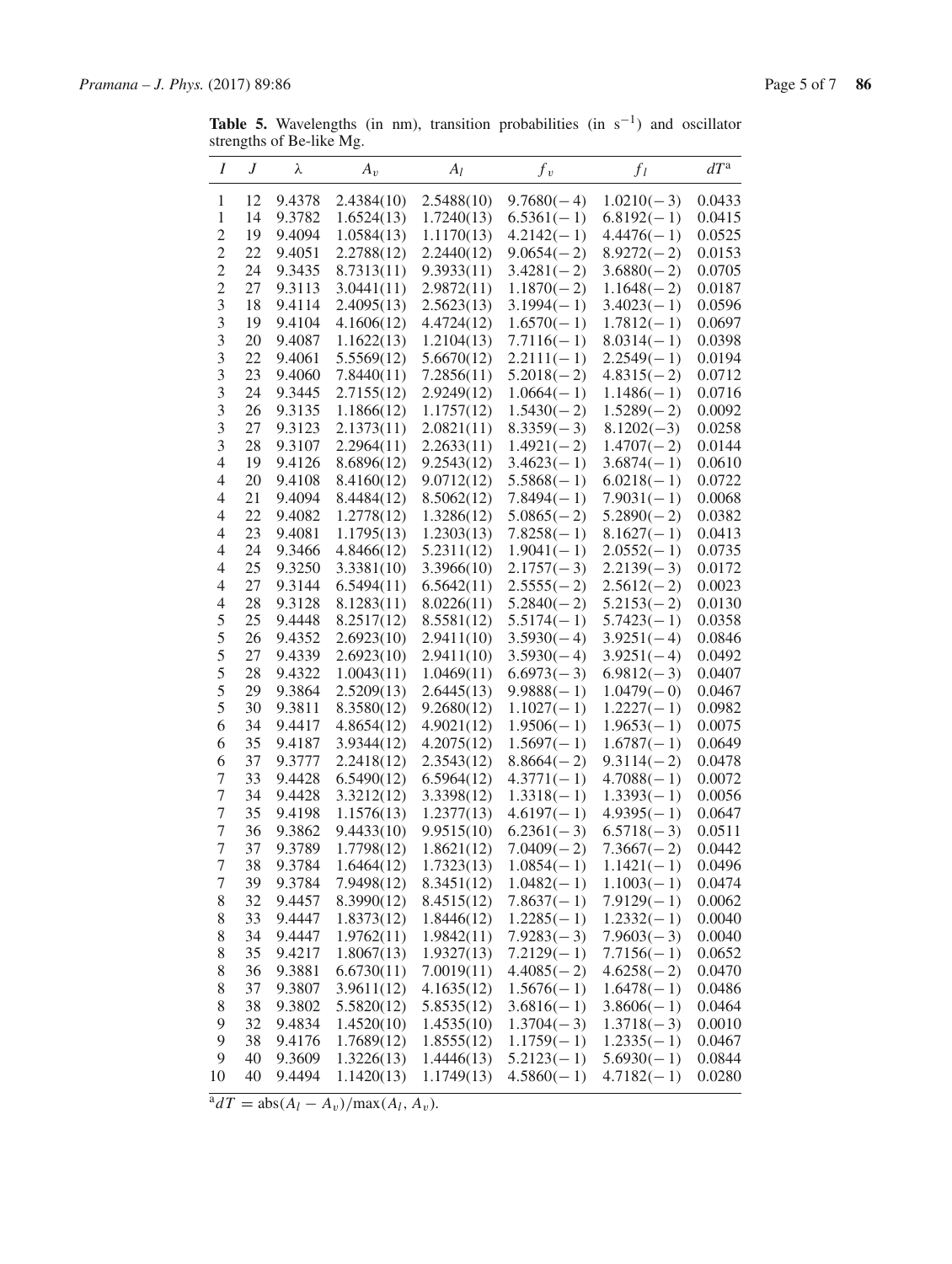Then, we increase the AS in the way shown as follows:

$$
AS2 = AS1 + \{4s, 4p, 4d, 4f\},\tag{9}
$$

$$
AS3 = AS2 + \{5s, 5p, 5d, 5f\},\tag{10}
$$

$$
AS4 = AS3 + \{6s, 6p, 6d, 6f\}.
$$
 (11)

The largest AS included relativistic orbitals with  $n \leq 6$ and  $l \leq 3$ . We limited our orbital set to  $l \leq 3$  as results converged reasonably and no significant difference was noticed in the results with *l* ≥ 3. This will be found in the discussion.

### **3. Results and discussion**

Results for  $1s^22s^2$ ,  $1s^22s2p$ ,  $1s^22p^2$ ,  $1s2s^22p$ ,  $1s2s2p^2$ and  $1s2p<sup>3</sup>$  levels are displayed in descending order in table [1.](#page-2-0) The values in the column labelled Exp. in table [1](#page-2-0) are obtained from the National Institute of Standards and Technology (NIST) by Kramida *et al* [\[18](#page-6-16)]. Contribution from Breit, vacuum polarization and self-energy are considered. Self-energy is found to be the major contributor of QED as shown in  $[8,13]$  $[8,13]$  $[8,13]$ . Vacuum polarization and self-energy are found to be of the same order for all transitions considered in this work. The largest discrepancy between our computed energies and NIST values is less than 0.22%.

In order to check the reliability of our calculation, comparison for energy levels of  $1s^22s2p$  and  $1s^22p^2$  are shown in table [2.](#page-3-0) Also included in this table are values obtained by Han *et al* [\[7\]](#page-6-6), who adopted Rayleigh–Ritz method (RRM) and energies from Kingston and Hibbert [\[6\]](#page-6-5) who used BP method, and the data from Safronova *et al* [\[5\]](#page-6-4) by using the relativistic many-body perturbation (RMBPT) theory. The present results agree well with NIST, and much better than results from RRM and BP. Compared to the RMBPT, ours are little higher with the range of 3–22 eV. Also, results for  $1s2s2p^2$  have been given in table [3,](#page-3-1) calculation have been done by Sang *et al* [\[19\]](#page-6-17) by using the computational program GRASP92 based on the MCDF method, and Safronova *et al* [\[5\]](#page-6-4) had done an earlier work with RMBPT method. Differences between our results for  $1s2s2p^2$  and those of NIST are in range of 3–22 eV and differences are in the range of 14–23 eV between our results and those of Sang *et al* [\[19\]](#page-6-17). Ours are generally in agreement with Safronova *et al* [\[5\]](#page-6-4), except for levels  $({}^{1}S^{3}P)^{3}P_{0,1,2}$ and  $({}^{1}S^{3}P)^{1}P_{1}$ . This may be due to strong mixing of terms.

A comparison between the present wavelengths and experimental results obtained from Boiko *et al* [\[20](#page-6-18)] is shown in table [4.](#page-3-2) The difference between each  $K\alpha$  transition was very small. So many  $K\alpha$  transitions were blended in the experiment. The accuracy of the calculated wavelengths (in nm) relative to fitted results can be assessed from table [4,](#page-3-2) where the agreement is within 0.0124 nm for all available transitions.

The absorption oscillator strengths  $(f_{ij})$  and radiative rate  $A_{ji}$  for a transition  $i \rightarrow j$  are related by the following expression:

$$
f_{ij} = \frac{mc}{8\pi^2 e^2} \lambda_{ji}^2 \frac{\omega_j}{\omega_i} A_{ji}
$$
  
= 1.49 × 10<sup>-16</sup>  $\lambda_{ji}^2 \frac{\omega_j}{\omega_i} A_{ji}$ , (12)

where *m* and *e* are electron mass and charge, respectively. *c* is the velocity of light,  $\lambda_{ii}$  is the transition energy/wavelength in nm, and  $\omega_i$  and  $\omega_j$  are the statistical weights of the lower*i* and upper*j* levels, respectively. Results for transitions from 1s to 2p are presented. That is to say, transitions for  $1s^22s^2-1s^2s^2p$ ,  $1s^22s^2p$  $1s2p^3$ ,  $1s^22s2p-1s2s2p^2$  are considered. No data are available for comparing radiative rates and oscillator strengths. So, in this calculation with grasp2K code, the values of radiative rates and oscillator strengths have been determined in both the length and velocity forms, equivalent to the Babushkin and Coulomb gauges in the relativistic nomenclature. It should be noted that transitions with radiative rate ( $\geq 10^{-10}$  s) are listed in table [5.](#page-4-0) The agreement of the two gauges is found to be very good. The nearly equal values of length and velocity forms indicate the accuracy of results. Under the last column in table [5,](#page-4-0) values of d*T* have been provided, which is an accuracy indicator and is the deviation of length and velocity form of radiative rates as suggested by Ekman *et al* [\[21\]](#page-6-20). The maximum value of d*T* is 0.0722, which confirms the accuracy of this calculation.

#### **4. Conclusion**

In summary, we performed RCI and MCDF method calculations of energy levels of the ground, 5 low-lying and 40 core-excited states in beryllium-like magnesium, Mg IX. Breit interaction and QED were involved in the calculations. The results obtained for wavelength of the  $K\alpha$ transition improve the previous theoretical calculations and compare favourably with the experimental data. The uncertainty of the results was estimated on the basis of an analysis of the convergence of the MCDF results with respect to the length and velocity gauge as suggested by Ekman *et al* [\[21](#page-6-20)].

#### **Acknowledgements**

This work was supported by the National Natural Science Foundation of China (Grant Nos 11304266,